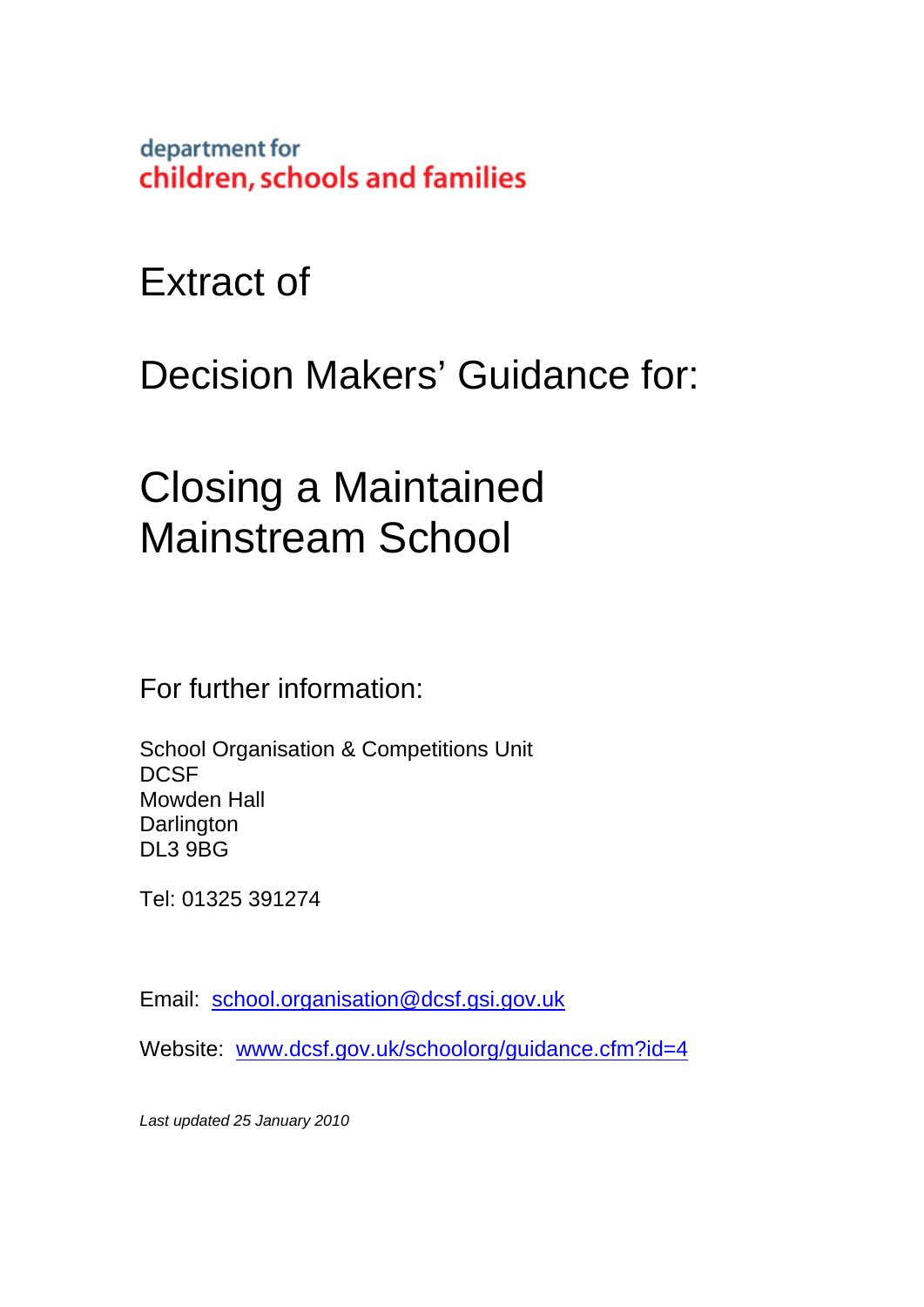#### **CLOSING A MAINTAINED MAINSTREAM SCHOOL - A GUIDE FOR LOCAL AUTHORITIES AND GOVERNING BODIES**

# **Contents – click on page number to follow link to relevant section:**

| Stage 4 - Decision (Paragraphs 4.1-4.70) [2010] [2020] [2020] [2020] [2020] [2020] [2020] [2020] [2020] [2020] | $\mathbf{1}$ |
|----------------------------------------------------------------------------------------------------------------|--------------|
| Who Will Decide the Proposals? (Paragraphs 4.1-4.4) __________________________1                                |              |
| Who Can Appeal Against an LA Decision? (Paragraphs 4.5-4.6) _________________2                                 |              |
| Checks on Receipt of Statutory Proposals (Paragraph 4.7) ______________________2                               |              |
| Does the Published Notice Comply with Statutory Requirements? (Paragraph 4.8)2                                 |              |
| Has the Statutory Consultation Been Carried Out Prior to the Publication of the                                | 3            |
| Are the Proposals Related to Other Published Proposals? (Paragraphs 4.10-4.14)3                                |              |
| Statutory Guidance - Factors to be Considered by Decision Makers (Paragraphs                                   | 4            |
|                                                                                                                |              |
| A System Shaped by Parents (Paragraphs 4.17-4.18) _______________________________ 4                            |              |
|                                                                                                                |              |
| Fresh Start and Collaborative Restarts (Paragraphs 4.22-4.23) ________________5                                |              |
| National Challenge Trust Schools (Paragraph 4.24) _________________________5                                   |              |
|                                                                                                                |              |
|                                                                                                                |              |
| Balance of Denominational Provision (Paragraphs 4.31-4.32) ____________________6                               |              |
|                                                                                                                |              |
|                                                                                                                |              |
| Provision for Displaced Pupils (Paragraph 4.34) _______________________________7                               |              |
|                                                                                                                |              |
|                                                                                                                |              |
|                                                                                                                |              |
| Community Cohesion and Race Equality (Paragraph 4.39)________________________8                                 |              |
| Travel and Accessibility for All (Paragraphs 4.40-4.41) _________________________8                             |              |
|                                                                                                                |              |
|                                                                                                                |              |
|                                                                                                                |              |
|                                                                                                                |              |
|                                                                                                                |              |
|                                                                                                                |              |
|                                                                                                                |              |
| 14-19 Curriculum and Collaboration (Paragraph 4.50) __________________________11                               |              |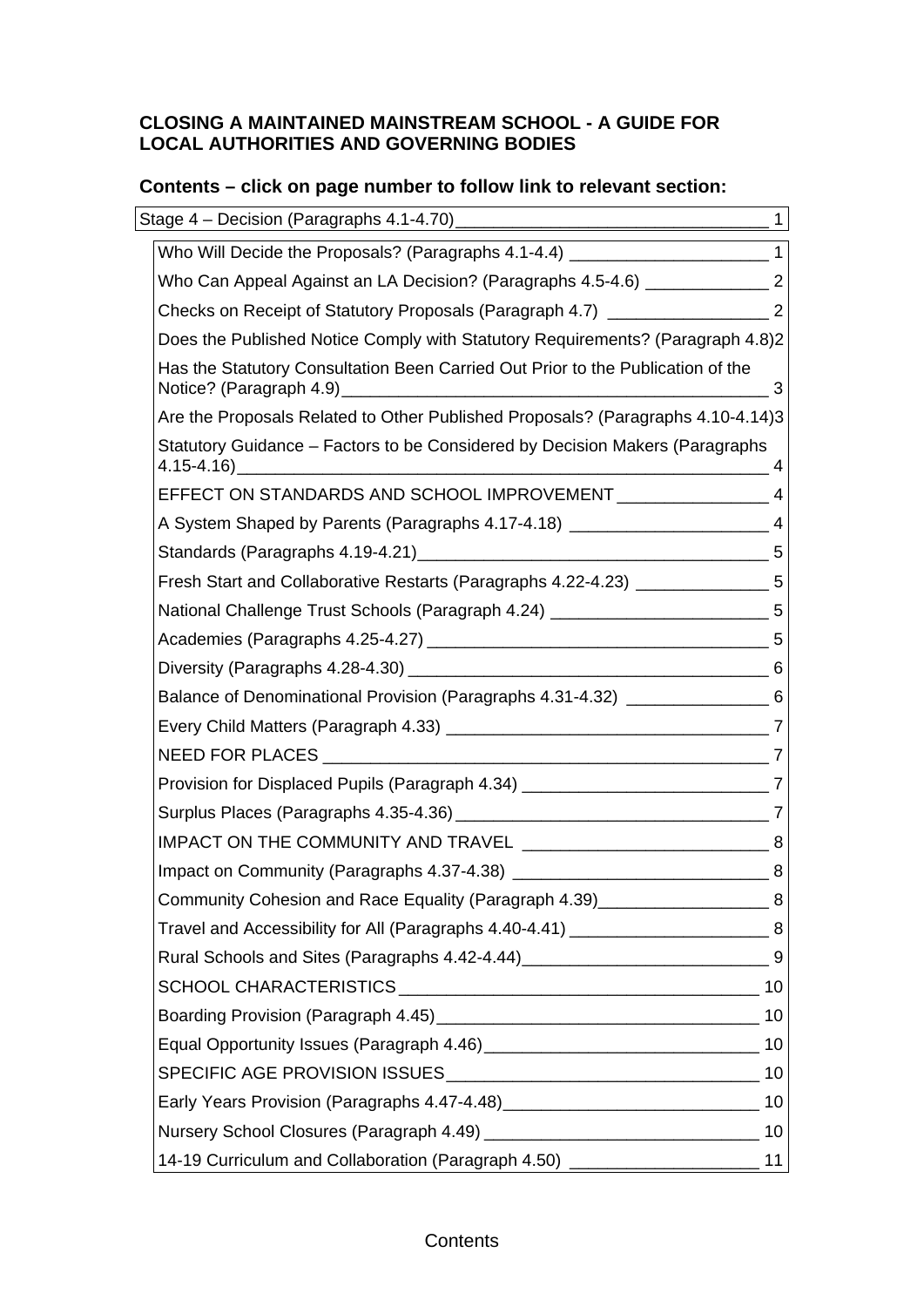| 16-19 Provision - General (Paragraphs 4.51-4.53) _______________________________    | 11   |
|-------------------------------------------------------------------------------------|------|
| LSC Proposals to Close Inadequate 16-19 Provision (Paragraph 4.54) ________ 12      |      |
| Conflicting Sixth Form Reorganisation Proposals (Paragraph 4.55) ___________ 12     |      |
| SPECIAL EDUCATIONAL NEEDS (SEN) PROVISION ______________________ 12                 |      |
| Initial Considerations (Paragraphs 4.56-4.57) __________________________________    | -12  |
| The Special Educational Needs Improvement Test (Paragraph 4.58) ___________ 13      |      |
|                                                                                     | 14   |
|                                                                                     | 15   |
|                                                                                     |      |
|                                                                                     | - 15 |
|                                                                                     |      |
|                                                                                     |      |
| Can proposals be withdrawn? (Paragraph 4.70) ___________________________________ 17 |      |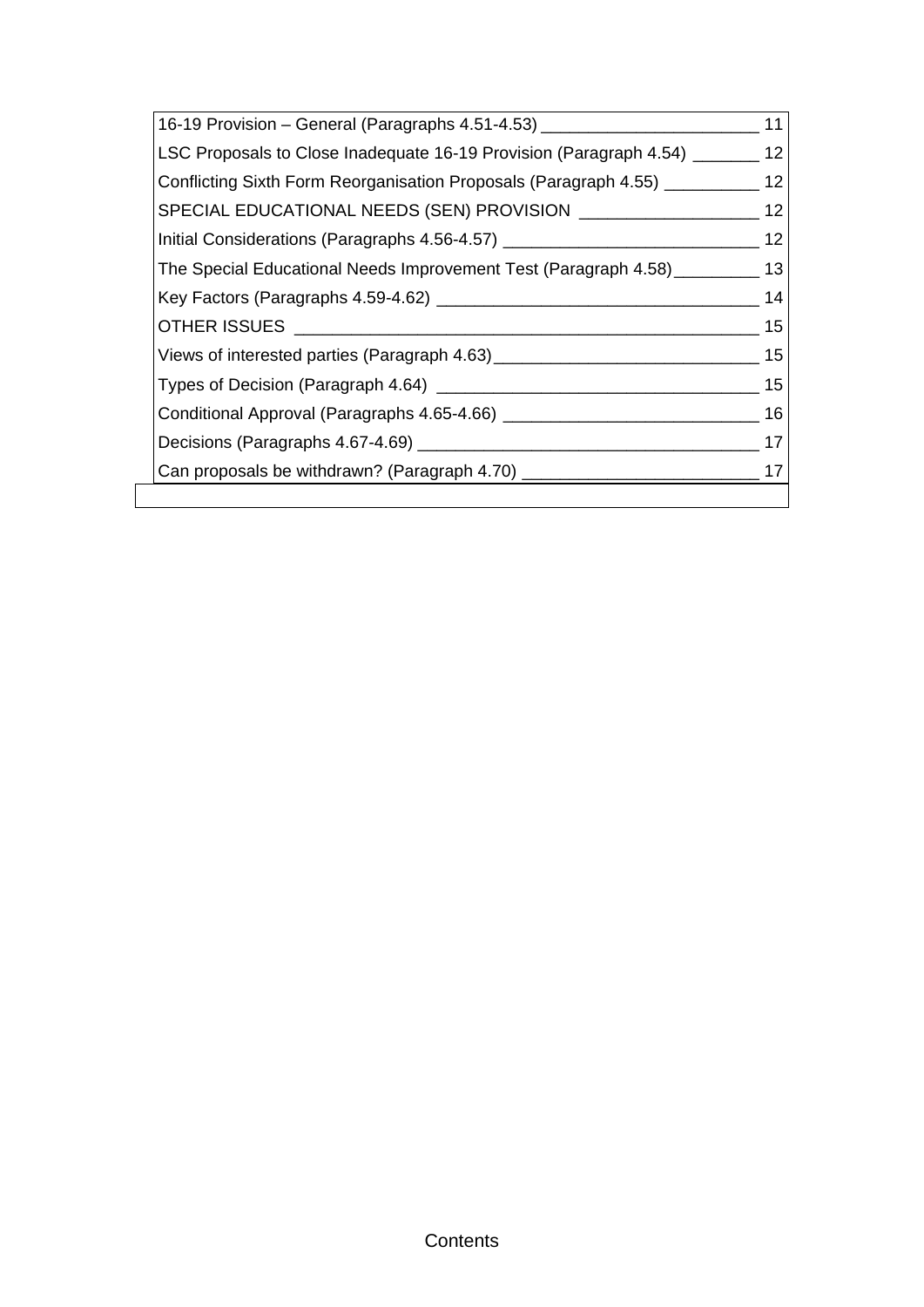**This guidance is extracted, for ease of reference by decision makers, from the full version of the "Closing a Maintained Mainstream School" guide**  www.dcsf.gov.uk/schoolorg/guidance.cfm?id=3**. The statutory guidance sections are indicated by shading, the word** must **in bold refers to a requirement in legislation, whilst the word** should **in bold is a recommendation.** 

#### **CLOSING A MAINTAINED MAINSTREAM SCHOOL - A GUIDE FOR LOCAL AUTHORITIES AND GOVERNING BODIES**

**Stage 4 – Decision** (Paragraphs 4.1-4.70)

## **Who Will Decide the Proposals?** (Paragraphs 4.1-4.4)

4.1 Decisions on school organisation proposals are taken by the LA or by the schools adjudicator. In this chapter both are covered by the form of words "Decision Maker" which applies equally to both. Paragraphs 7-8 and 19 of Schedule 2 to EIA 2006 set out who **must** decide proposals for school closures. Decisions on closure proposals will be taken by the LA with some rights of appeal to the schools adjudicator. Only if the closure proposals are "related" to other proposals that fall to be decided by the schools adjudicator, will the LA not be the decision maker in the first instance.

4.2 The Department does not prescribe the process by which an LA carries out their decision-making function (e.g. full Cabinet or delegation to Cabinet member or officials). This is a matter for the LA to determine but the requirement to have regard to statutory guidance (see paragraph 4.15 below) applies equally to the body or individual that takes the decision.

4.3 Where proposals are published by the LA and there are no objections and the proposals are not "related" to other proposals, the proposals **must** be determined by the LA under Paragraph 19 of Schedule 2 to EIA 2006. The proposals **should** then be decided within 2 months (and if not, the proposals **must** be referred to the schools adjudicator) and there is no provision for an appeal against the LA's decision. A conditional approval cannot be given where proposals are decided under the paragraph.

4.4 If there are objections to the proposals, or there are no objections but the proposals are "related" to other proposals, the proposals **must** be decided under Paragraph 8 of Schedule 2 to EIA 2006. The LA will normally be the decision maker (i.e. except where the proposals are related to proposals for the establishment of a new school and the schools adjudicator is required to decide the new school proposals – see paragraph 5.6 of Part A, and paragraph 4.6 of Part B, of "Establishing a New Maintained Mainstream School" - www.dcsf.gov.uk/schoolorg/guidance.cfm?id=2). If the LA fail to decide proposals within 2 months of the end of the representation period the LA **must** forward proposals, and any received representations (i.e. not withdrawn in writing), to the schools adjudicator for decision. They **must** forward the proposals within one week from the end of the 2 month period.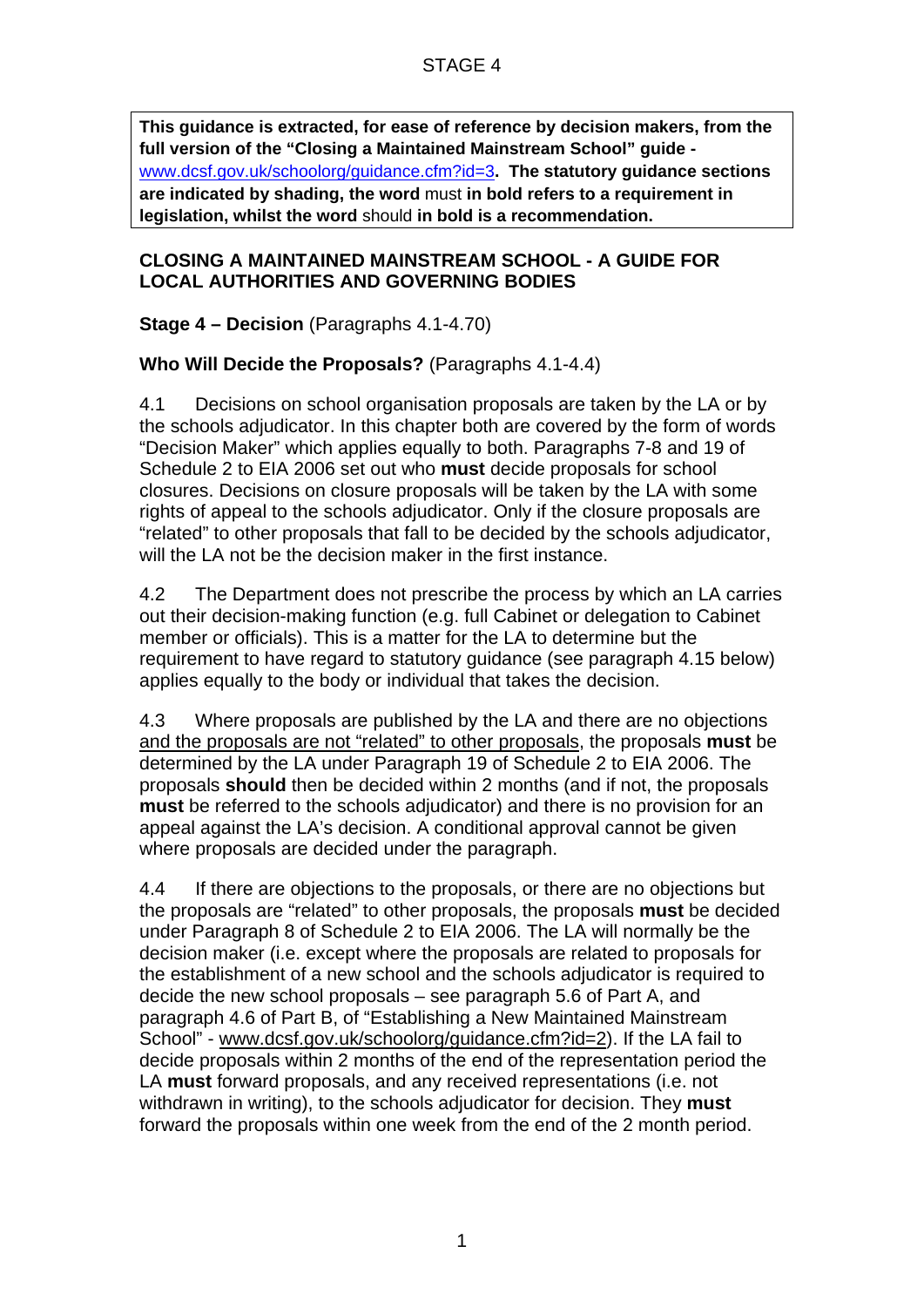# **Who Can Appeal Against an LA Decision?** (Paragraphs 4.5-4.6)

4.5 There is no right of appeal where proposals are decided under Paragraph 19 of Schedule 2 to EIA 2006. In all other cases the following bodies may appeal against an LA decision on school closure proposals:

- the local Church of England diocese;
- the Bishop of the local Roman Catholic diocese;
- the LSC where the school provides education for pupils aged 14 and over; and
- the governors and trustees of a foundation (including Trust) or voluntary school that is subject to the closure proposals.

4.6 Any appeals **must** be submitted to the LA within 4 weeks of the notification of the LA's decision. On receipt of an appeal the LA **must** then send the proposals, and the representations received (together with any comments made on these representations by the proposers), to the schools adjudicator within 1 week of the receipt of the appeal. The LA **should** also send a copy of the minutes of the LA's meeting or other record of the decision and any relevant papers. Where the proposals are "related" to other proposals, all the "related" proposals **must** also be sent to the schools adjudicator.

## **Checks on Receipt of Statutory Proposals** (Paragraph 4.7)

4.7 There are 4 key issues which the Decision Maker **should** consider before judging the respective factors and merits of the statutory proposals:

- Is any information missing? If so, the Decision Maker **should** write immediately to the proposer specifying a date by which the information **should** be provided;
- Does the published notice comply with statutory requirements? (see paragraph 4.8 below);
- Has the statutory consultation been carried out prior to the publication of the notice? (see paragraph 4.9 below); and
- Are the proposals "related" to other published proposals? (see paragraphs 4.10 - 4.14 below).

#### **Does the Published Notice Comply with Statutory Requirements?**  (Paragraph 4.8)

4.8 The Decision Maker **should** consider whether the notice is valid as soon as a copy is received. Where a published notice does not comply with statutory requirements - as set out in the Regulations - it may be judged invalid and the Decision Maker **should** consider whether they can decide the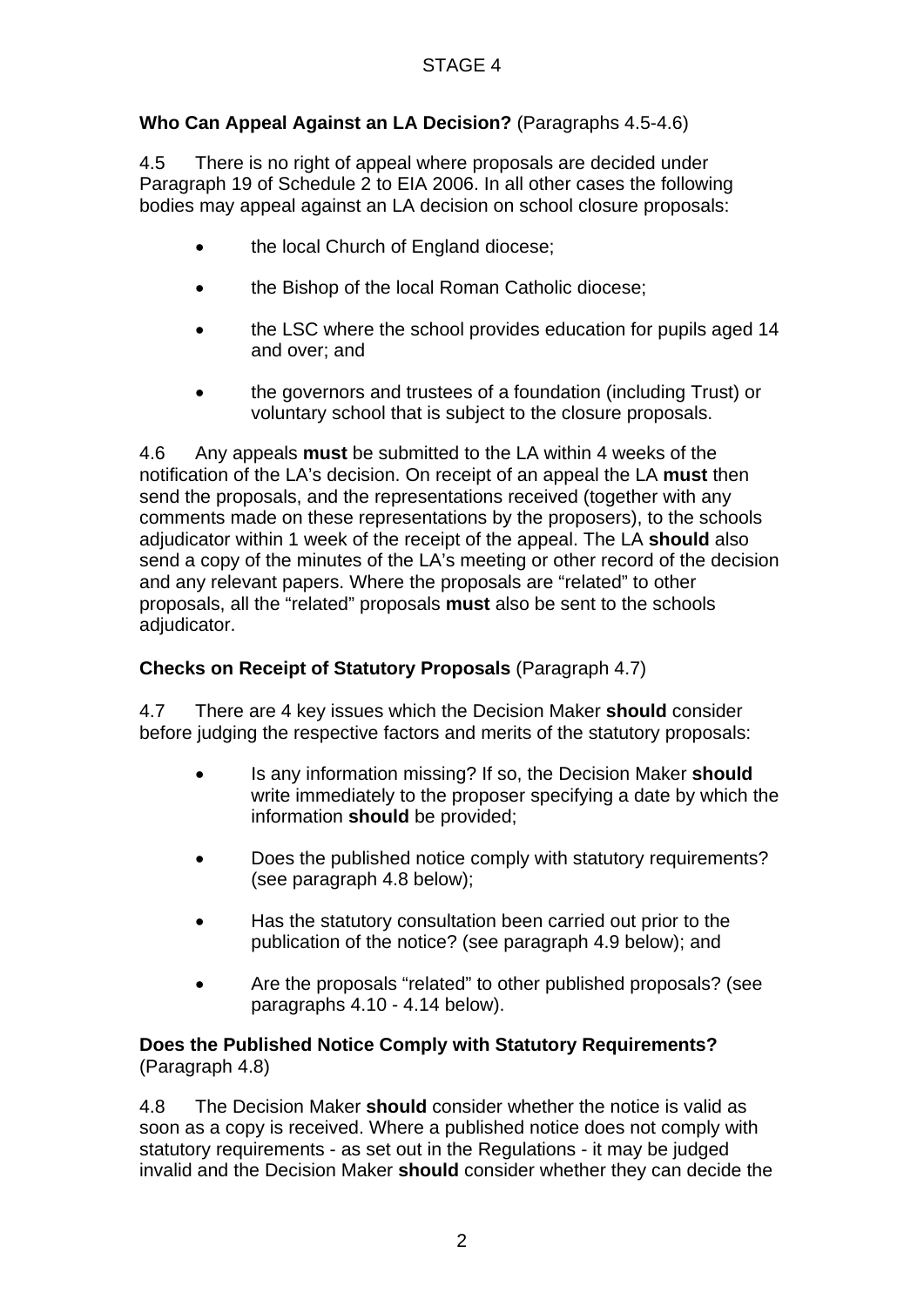proposals.

l

## **Has the Statutory Consultation Been Carried Out Prior to the Publication of the Notice?** (Paragraph 4.9)

4.9 Details of the consultation **must** be included in the proposals. The Decision Maker **should** be satisfied that the consultation meets statutory requirements (see Stage 1 paragraphs 1.2–1.5). If some parties submit objections on the basis that consultation was not adequate, the Decision Maker may wish to take legal advice on the points raised. If the requirements have not been met, the Decision Maker may judge the proposals to be invalid and needs to consider whether they can decide the proposals. Alternatively the Decision Maker may take into account the sufficiency and quality of the consultation as part of their overall judgement of the proposals as a whole.

#### **Are the Proposals Related to Other Published Proposals?** (Paragraphs 4.10-4.14)

4.10 Paragraphs 9 and 19 of Schedule 2 to the EIA 2006 provide that any proposals that are "related to" particular proposals (e.g. for a new school, or prescribed alterations to existing schools i.e. change of age range, enlargement, transfer of site) **must** be considered together. This does not include proposals that fall outside of the Regulations e.g. removal of a Trust, opening of an Academy, federation proposals. Paragraphs 4.11 – 4.14 provide statutory guidance on whether proposals **should** be regarded as "related".

4.11 Generally, proposals **should** be regarded as "related" if they are included on the same notice (unless the notice makes it clear that the proposals are not "related"). Proposals **should** be regarded as "related" if the notice makes a reference to a link to other proposals (published under School Organisation and Trust regulations). If the statutory notices do not confirm a link, but it is clear that a decision on one of the proposals would be likely to directly affect the outcome or consideration of the other, the proposals **should** be regarded as "related". Proposals for a school competition **should** be considered together with proposals for any school closure where there is a clear link.

4.12 Where proposals are "related", the decisions **should** be compatible e.g. if one set of proposals is for the removal of provision, and another is for the establishment or enlargement of provision for displaced pupils, both **should** be approved or rejected.

4.13 Where proposals for a closing school are "related" to proposals published by the local LSC**<sup>1</sup>** , which are to be decided by the Secretary of State, the Decision Maker **must** defer taking a decision until the Secretary of

**<sup>1</sup>** References throughout this document to the LSC only apply up to April 2010. The Apprenticeships, Skills, Children and Learning Act (ASCL) Act 2009 will transfer the responsibilities of the LSC in respect of 16-19 education and training to LAs, supported by the Young People's Learning Agency. This guidance will be revised by April 2010 to take account of these changes.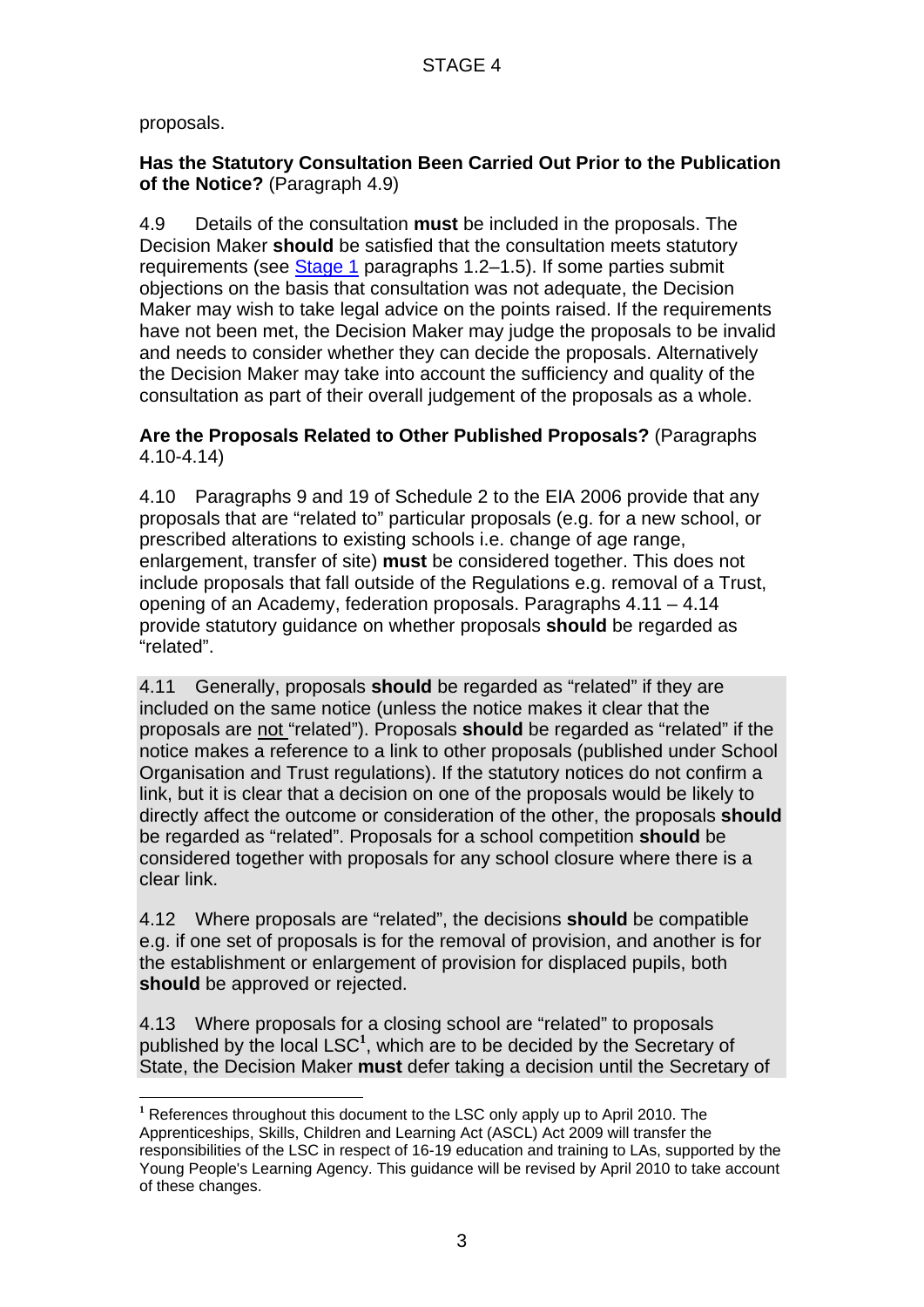State has taken a decision on the LSC proposals. This applies where the proposals before the Decision Maker concern:

- the school that is the subject of the LSC proposals;
- any other secondary school, maintained by the same LA that maintains a school that is the subject of the LSC proposals; or
- any other secondary school in the same LA area as any FE college which is the subject of the LSC proposals.

4.14 The proposals will be regarded as **"**related**"** if their implementation would prevent or undermine effective implementation of the LSC proposals.

**Statutory Guidance – Factors to be Considered by Decision Makers**  (Paragraphs 4.15-4.16)

4.15 Paragraphs 8(6) and 17 of Schedule 2 to the EIA 2006 provides that both the LA and schools adjudicator **must** have regard to guidance issued by the Secretary of State when they take a decision on closure proposals. Paragraphs 4.16 to 4.63 below contain the statutory guidance.

4.16 The following factors **should not** be taken to be exhaustive. Their importance will vary, depending on the type and circumstances of the proposals. All proposals **should** be considered on their individual merits.

## **EFFECT ON STANDARDS AND SCHOOL IMPROVEMENT**

**A System Shaped by Parents** (Paragraphs 4.17-4.18)

4.17 The Government's aim, as set out in the Five Year Strategy for Education and Learners and the Schools White Paper Higher Standards, Better Schools For All, is to create a schools system shaped by parents which delivers excellence and equity. In particular, the Government wishes to see a dynamic system in which:

- weak schools that need to be closed are closed quickly and replaced by new ones where necessary; and
- the best schools are able to expand and spread their ethos and success.

4.18 The EIA 2006 amends the Education Act 1996 to place duties on LAs to secure diversity in the provision of schools and to increase opportunities for parental choice when planning the provision of schools in their areas. In addition, LAs are under a specific duty to respond to representations from parents about the provision of schools, including requests to establish new schools or make changes to existing schools. The Government's aim is to secure a more diverse and dynamic schools system which is shaped by parents. The Decision Maker **should** take into account the extent to which the proposals are consistent with the new duties on LAs.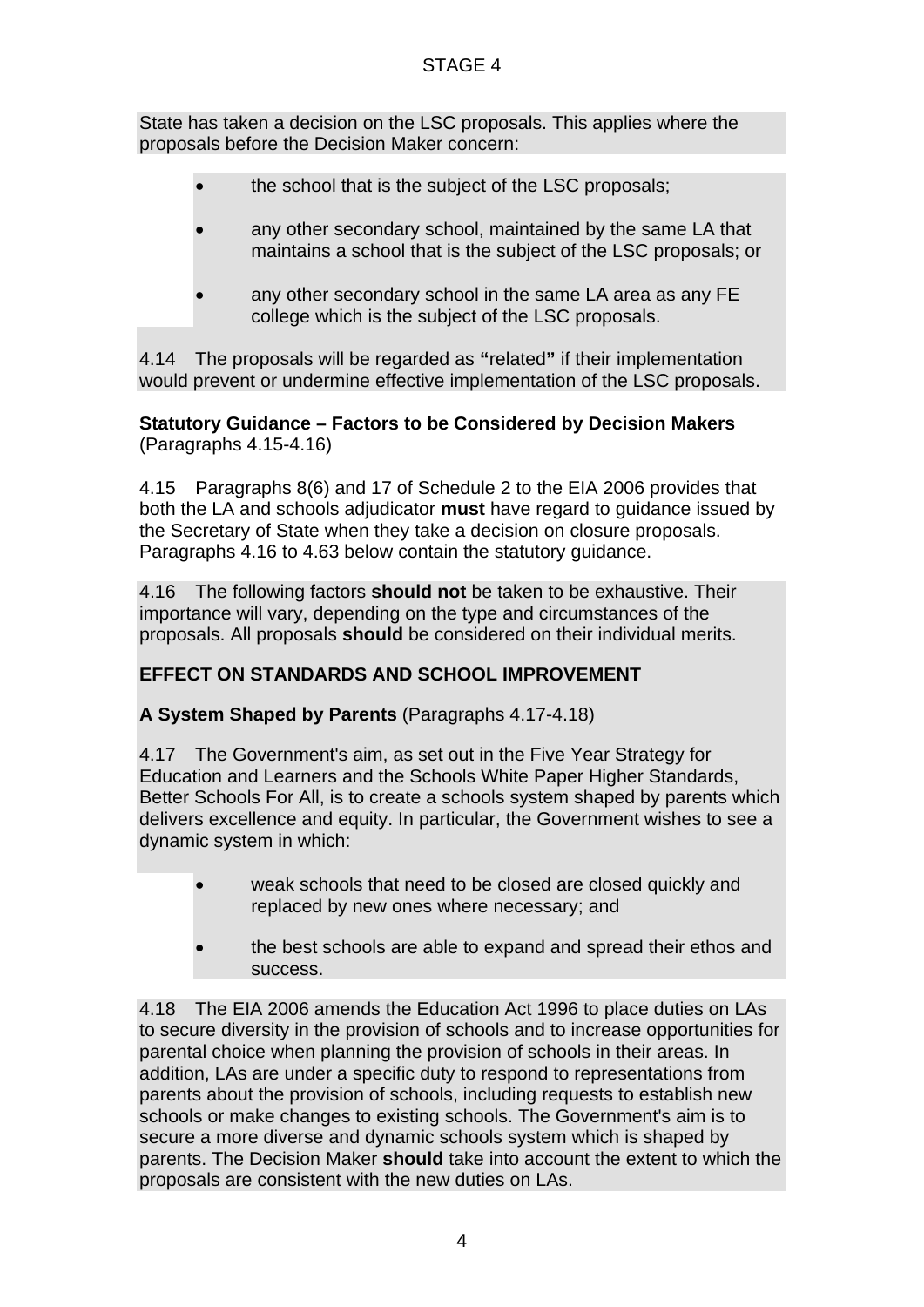## **Standards** (Paragraphs 4.19-4.21)

4.19 The Government wishes to encourage changes to local school provision where it will boost standards and opportunities for young people, while matching school place supply as closely as possible to pupils' and parents' needs and wishes.

4.20 Decision Makers **should** be satisfied that proposals for a school closure will contribute to raising local standards of provision, and will lead to improved attainment for children and young people. They **should** pay particular attention to the effects on groups that tend to under-perform including children from certain ethnic groups, children from deprived backgrounds and children in care, with the aim of narrowing attainment gaps.

4.21 Where a school is to be closed so that it may be amalgamated with a more successful and/or popular school, the Decision Maker **should** again normally approve these proposals, subject to evidence being provided by the LA and other interested parties, that the development will have a positive impact on standards.

## **Schools Causing Concern** (Paragraphs 4.22-4.23)

4.22 When considering the closure of any school causing concern and, where relevant, the expansion of other schools, the Decision Maker **should** take into account the popularity with parents of alternative schools.

4.23 For all closure proposals involving schools causing concern, copies of the Ofsted monitoring letters for the relevant schools **should** be made available. The Decision Maker **should** have regard to the length of time the school has been in special measures, needing significant improvement or otherwise causing concern, the progress it has made, the prognosis for improvement, and the availability of places at other existing or proposed schools within a reasonable travelling distance. There **should** be a presumption that these proposals **should** be approved, subject only to checking that there will be sufficient accessible places of an acceptable standard available in the area to meet foreseeable demand and to accommodate the displaced pupils.

## **National Challenge Trust Schools** (Paragraph 4.24)

4.24 Where a school is proposed to close and re-open as a brokered National Challenge Trust school, the new school will have clear and specific plans for raising attainment which have been agreed by the Department (specified in the Statement of Intent agreed by Ministers). There **should** be a presumption to approve proposals where funding has been agreed by the Department, but the Decision Maker **should** be satisfied that the places the new school will provide are needed.

**Academies** (Paragraphs 4.25-4.27)

4.25 Academies are publicly-funded independent schools established in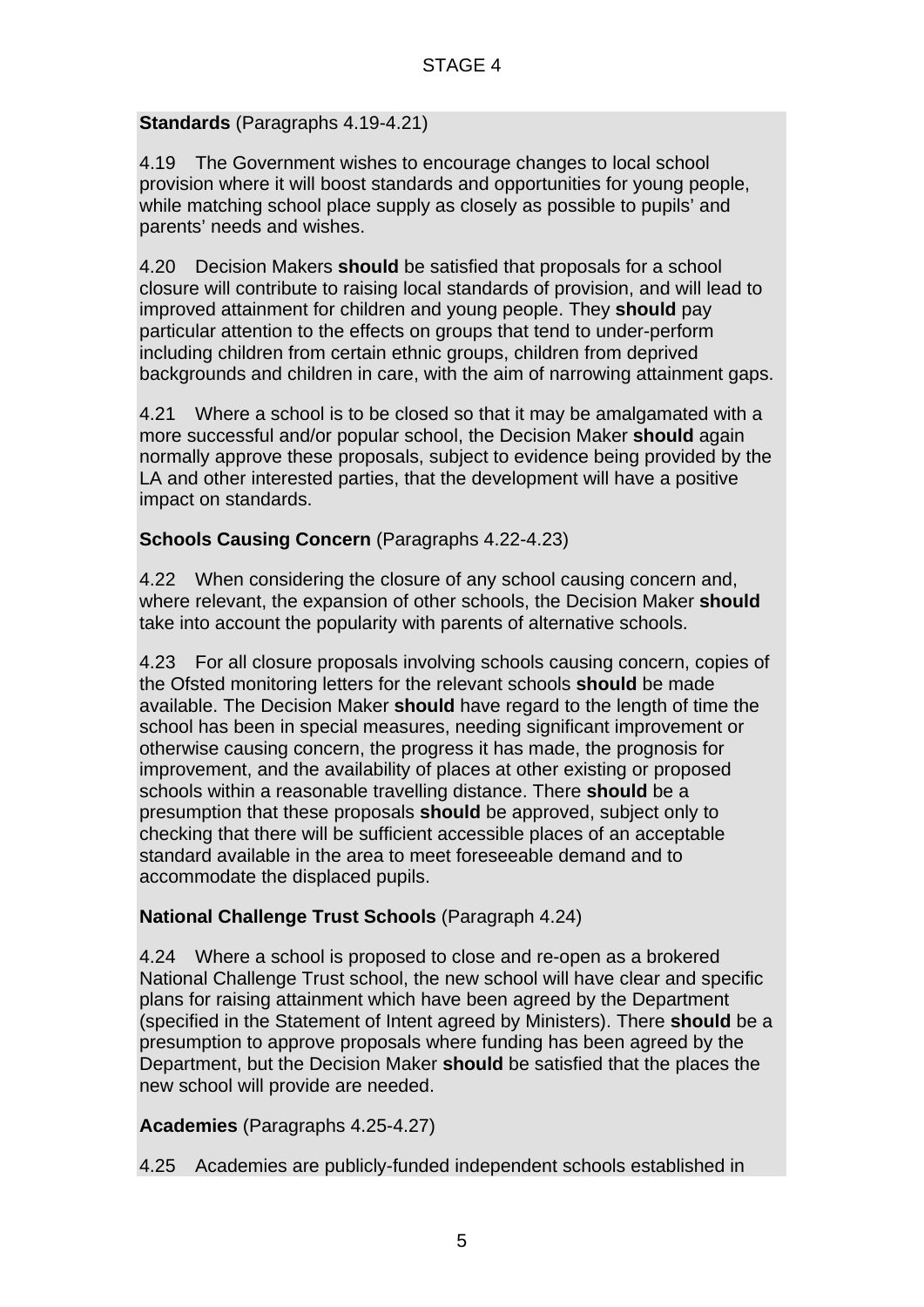partnership with business and voluntary sector sponsors. They will normally replace one or more poorly-performing schools or will meet demand for new school places in diverse communities where there is only limited access to free high quality school places. Academies may be established in rural as well as urban areas. All Academies **should** contribute to a strategic approach to diversity in their area. The involvement of business and other non-Government partners will enable Academies to develop and implement new approaches to governance, teaching and learning in order to raise standards. All Academies will be required to share their facilities and expertise with other local schools and the wider community.

4.26 Where an Academy is to replace an existing school or schools, the proposals for the closure of those schools **should** indicate whether pupils currently attending the schools will transfer to the Academy and, if appropriate, what arrangements will be made for pupils who are not expected to transfer.

4.27 If provision for pupils at a school proposed for closure is dependent on the establishment of an Academy, or the extension or enlargement of an existing Academy, any approval of the closure proposals **should** be conditional on the Secretary of State making an agreement for a new Academy, or agreeing to the extension or enlargement of an existing one (see paragraph 4.65), but there **should** be a general presumption in favour of approval.

#### **Diversity** (Paragraphs 4.28-4.30)

4.28 Decision Makers **should** be satisfied that when proposals lead to children (who attend provision recognised by the LA as being reserved for pupils with special educational needs) being displaced, any alternative provision will meet the statutory SEN improvement test (see paragraphs 4.58 to 4.62).

4.29 The Government's aim is to transform our school system so that every child receives an excellent education – whatever their background and wherever they live. A vital part of the Government's vision is to create a more diverse school system offering excellence and choice, where each school has a strong ethos and sense of mission and acts as a centre of excellence or specialist provision.

4.30 Decision Makers **should** consider how proposals will impact on local diversity. They **should** consider the range of schools in the relevant area of the LA and how the closure of the school will ultimately impact on the aspirations of parents, help raise local standards and narrow attainment gaps.

#### **Balance of Denominational Provision** (Paragraphs 4.31-4.32)

4.31 In deciding proposals to close a school with a religious character, the Decision Maker **should** consider the effect that this will have on the balance of denominational provision in the area.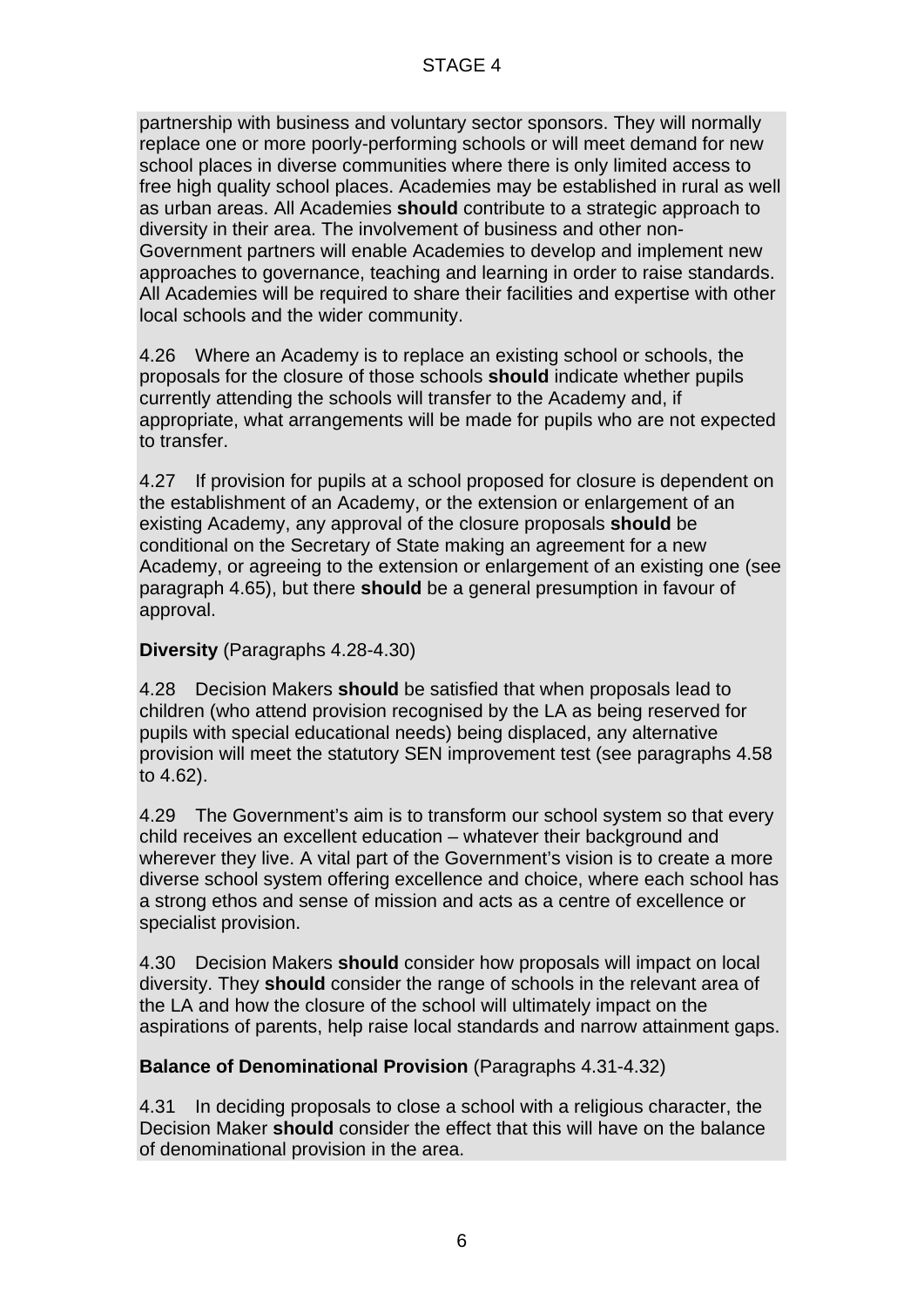4.32 The Decision Maker **should not** normally approve the closure of a school with a religious character where the proposal would result in a reduction in the proportion of denominational places in the area. This guidance does not however apply in cases where the school concerned is severely under-subscribed, standards have been consistently low or where an infant and junior school (at least one of which has a religious character) are to be replaced by a new all-through primary school with the same religious character on the site of one or both of the predecessor schools.

## **Every Child Matters** (Paragraph 4.33)

4.33 The Decision Maker **should** consider how proposals will help every child and young person achieve their potential in accordance with "Every Child Matters" principles which are: to be healthy; stay safe; enjoy and achieve; make a positive contribution to the community and society; and achieve economic well-being. This **should** include considering how displaced pupils will continue to have access to extended services, opportunities for personal development, access to academic and applied learning training, measures to address barriers to participation and support for children and young people with particular needs, e.g. looked after children or children with special educational needs (SEN) and disabilities.

## **NEED FOR PLACES**

## **Provision for Displaced Pupils** (Paragraph 4.34)

4.34 Where proposals will remove provision, the Decision Maker **should** be satisfied that there is sufficient capacity to accommodate displaced pupils in the area, taking into account the overall supply and likely future demand for places. The Decision Maker **should** consider the quality and popularity with parents of the schools in which spare capacity exists and evidence of parents' aspirations for those schools.

## **Surplus Places** (Paragraphs 4.35-4.36)

4.35 It is important that education is provided as cost-effectively as possible. Empty places can represent a poor use of resources - resources that can often be used more effectively to support schools in raising standards. The Secretary of State wishes to encourage LAs to organise provision in order to ensure that places are located where parents want them. LAs **should** take action to remove empty places at schools that are unpopular with parents and which do little to raise standards or improve choice. The removal of surplus places **should** always support the core agenda of raising standards and respect parents' wishes by seeking to match school places with parental choices.

4.36 The Decision Maker **should** normally approve proposals to close schools in order to remove surplus places where the school proposed for closure has a quarter or more places unfilled, and at least 30 surplus places, and where standards are low compared to standards across the LA. The Decision Maker **should** consider all other proposals to close schools in order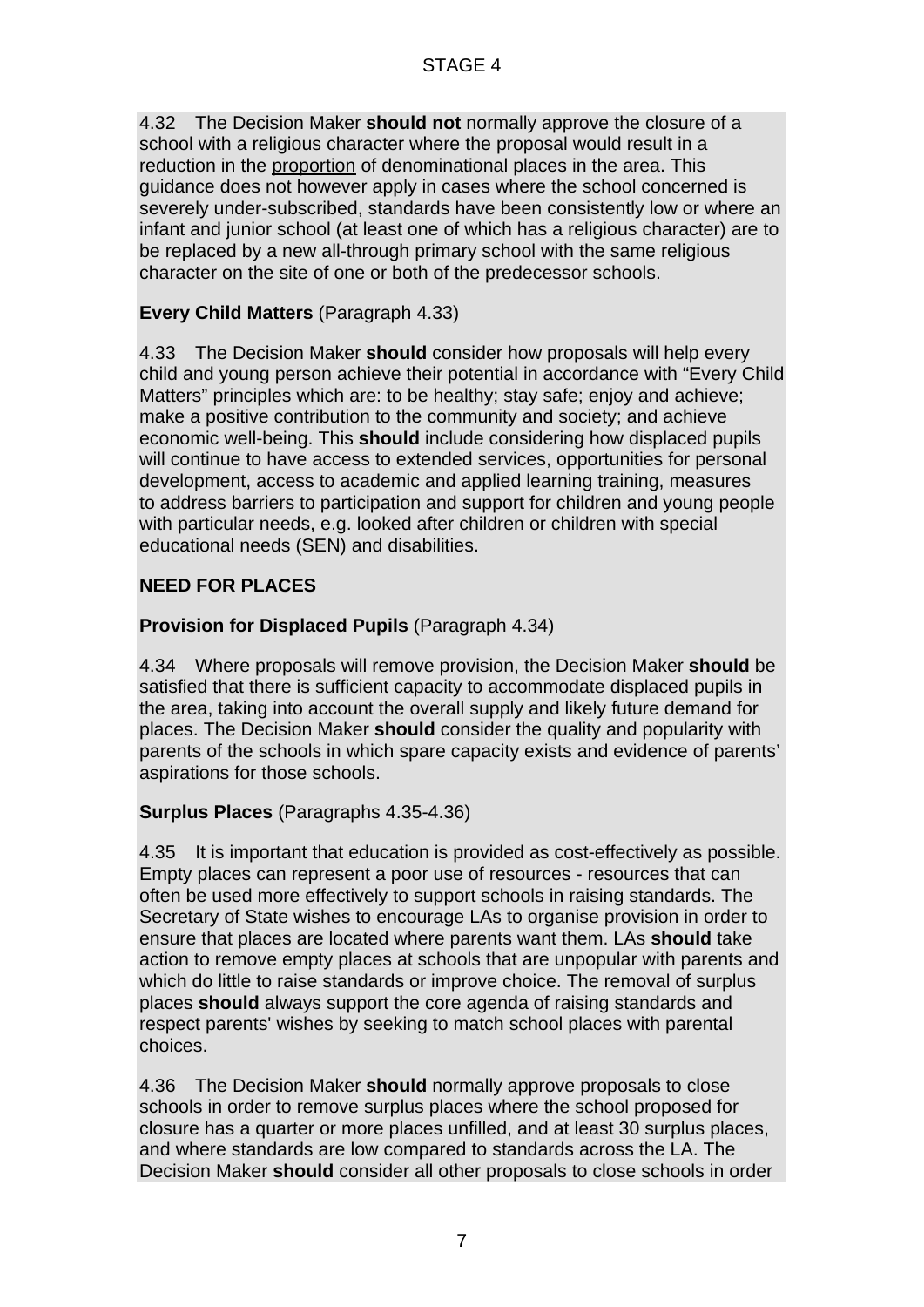to remove surplus places carefully. Where the rationale for the closure of a school is based on the removal of surplus places, standards at the school(s) in question **should** be taken into account, as well as geographical and social factors, such as population sparsity in rural areas, and the effect on any community use of the premises.

## **IMPACT ON THE COMMUNITY AND TRAVEL**

#### **Impact on Community** (Paragraphs 4.37-4.38)

4.37 Some schools may already be a focal point for family and community activity, providing extended services for a range of users, and its closure may have wider social ramifications. In considering proposals for the closure of such schools, the effect on families and the community **should** be considered. Where the school was providing access to extended services, some provision **should** be made for the pupils and their families to access similar services through their new schools or other means.

4.38 The information presented by those bringing forward proposals to close such schools, particularly when they are in receipt of funding as part of regeneration activity, **should** therefore include evidence that options for maintaining access to extended services in the area have been addressed. The views of other relevant agencies and partnerships with responsibility for community and family services **should** be taken into account, alongside those of the local police, Government Offices and Regional Development Agencies having responsibility for the New Deal for Communities.

## **Community Cohesion and Race Equality** (Paragraph 4.39)

4.39 When considering proposals to close a school the Decision Maker **should** consider the impact of the proposals on community cohesion. This will need to be considered on a case by case basis, taking account of the community served by the school and the views of different sections within the community. In considering the impact of the proposals on community cohesion the Decision Maker will need to take account of the nature of the alternative provision to be made for pupils displaced by the closure and the effects of any other changes to the provision of schools in the area.

## **Travel and Accessibility for All** (Paragraphs 4.40-4.41)

4.40 In considering proposals for the reorganisation of schools, Decision Makers **should** satisfy themselves that accessibility planning has been properly taken into account. Facilities are to be accessible by those concerned, by being located close to those who will use them, and the proposed changes **should not** adversely impact on disadvantaged groups.

4.41 In deciding statutory proposals, the Decision Maker **should** bear in mind that proposals **should not** have the effect of unreasonably extending journey times or increasing transport costs, or result in too many children being prevented from travelling sustainably due to unsuitable routes e.g. for walking, cycling etc. The EIA 2006 provides extended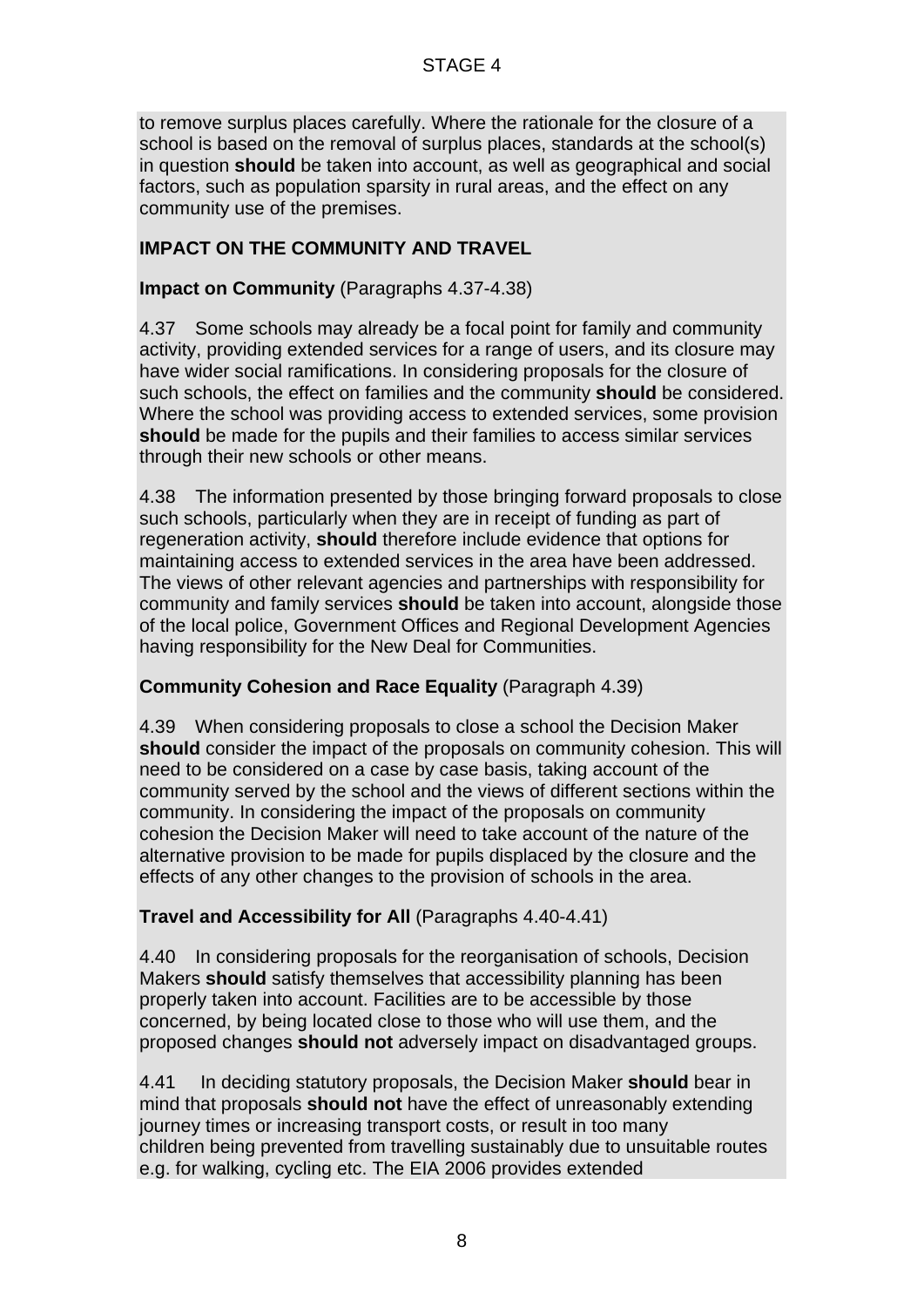free transport rights for low income groups – see Home to School Travel and Transport Guidance ref 00373 – 2007BKT-EN at www.teachernet.gov.uk/publications. Proposals **should** also be considered on the basis of how they will support and contribute to the LA's duty to promote the use of sustainable travel and transport to school.

## **Rural Schools and Sites** (Paragraphs 4.42-4.44)

4.42 In considering statutory proposals to close a rural school, the Decision Maker **should** have regard to the need to preserve access to a local school for rural communities. There is therefore a presumption against the closure of rural schools. This does not mean that a rural school will never close, but the case for closure **should** be strong and the proposals clearly in the best interests of educational provision in the area. The presumption will not apply in cases where a rural infant and junior school on the same site are being closed to establish a new primary school. In order to assist the Decision Maker, those proposing closure **should** provide evidence to the Decision Maker to show that they have carefully considered:

a. Alternatives to closure including the potential for federation with another local school to increase the school's viability; the scope for an extended school or children's centre to provide local community services and facilities e.g. child care facilities, family and adult learning, healthcare, community internet access etc;

b. The transport implications as mentioned in paragraphs 4.40 to 4.41; and

c. The overall and long term impact on local people and the community of closure of the village school and of the loss of the building as a community facility.

4.43 When deciding proposals for the closure of a rural primary school, the Decision Maker **should** refer to the Designation of Rural Primary Schools (England) 2007 to confirm that the school is a rural school. The list of rural primary schools can be viewed on line at: www.dcsf.gov.uk/schoolorg/usefullinks.cfm.

4.44 In the case of secondary schools, it is the responsibility of the Decision Maker to decide whether a school is to be regarded as rural for the purpose of considering proposals for closure under this guidance and in particular the presumption against closure. The Department's register of schools – Edubase (http://www.edubase.gov.uk) - includes a rural/urban indicator for each school in England based on an assessment by the Office for National Statistics. The Decision Maker **should** have regard to this indicator. Where a school is not recorded as rural on Edubase, the Decision Maker may nonetheless wish to consider evidence provided by interested parties that a particular school **should** be regarded as rural.

NOTE: On Edubase, any school classed as urban will have a rural/urban indicator of either 'Urban>10K – less sparse' or 'Urban>10K – sparse' – all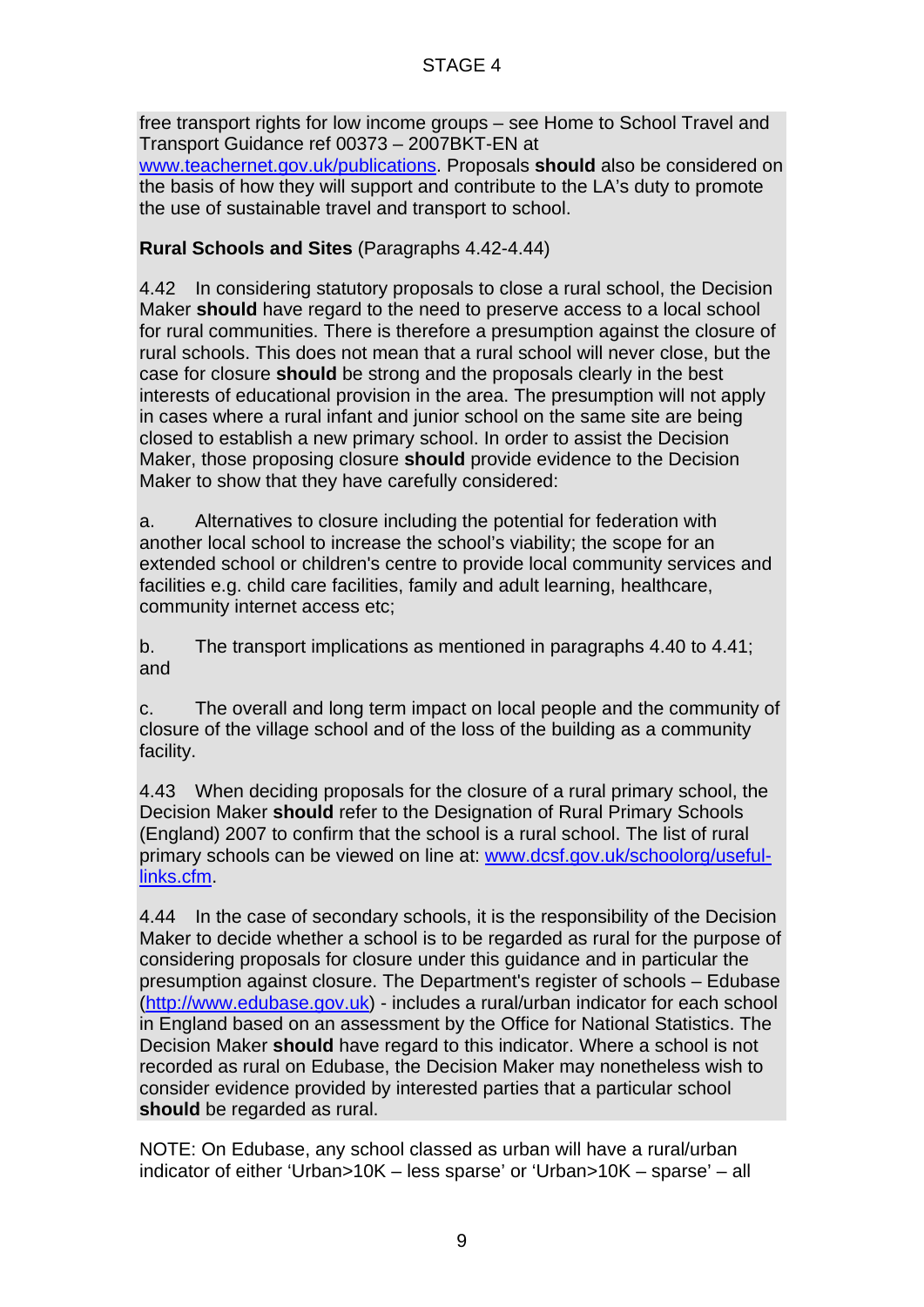other descriptions refer to rural schools.

#### **SCHOOL CHARACTERISTICS**

#### **Boarding Provision** (Paragraph 4.45)

4.45 In making a decision on proposals to close a school that includes boarding provision, the Decision Maker **should** consider whether there is a state maintained boarding school within one hour's travelling distance from the school. The Decision Maker **should** consider whether there are satisfactory alternative boarding arrangements for those currently in the school and those who may need boarding places in the foreseeable future, including the children of service families.

#### **Equal Opportunity Issues** (Paragraph 4.46)

4.46 The Decision Maker **should** consider whether there are any sex, race or disability discrimination issues that arise from the changes being proposed, for example that where there is a proposed change to single sex provision in an area, there is equal access to single sex provision for the other sex to meet parental demand. Similarly there needs to be a commitment to provide access to a range of opportunities which reflect the ethnic and cultural mix of the area, while ensuring that such opportunities are open to all.

## **SPECIFIC AGE PROVISION ISSUES**

#### **Early Years Provision** (Paragraphs 4.47-4.48)

4.47 In considering proposals to close a school which currently includes early years provision, the Decision Maker **should** consider whether the alternative provision will integrate pre-school education with childcare services and/or with other services for young children and their families; and **should** have particular regard to the views of the Early Years Development and Childcare Partnership.

4.48 The Decision Maker **should** also consider whether the alternative early years provision will maintain or enhance the standard of educational provision and flexibility of access for parents. Alternative provision could be with providers in the private, voluntary or independent sector.

## **Nursery School Closures** (Paragraph 4.49)

4.49 In deciding whether to approve any proposals to close a nursery school, the Decision Maker **should** be aware that nursery schools generally offer high quality provision, and have considerable potential as the basis for developing integrated services for young children and families. There **should** be a presumption against the closure of a nursery school unless the case for closure can demonstrate that:

- a. the LA is consistently funding numbers of empty places;
- b. full consideration has been given to developing the school into a Sure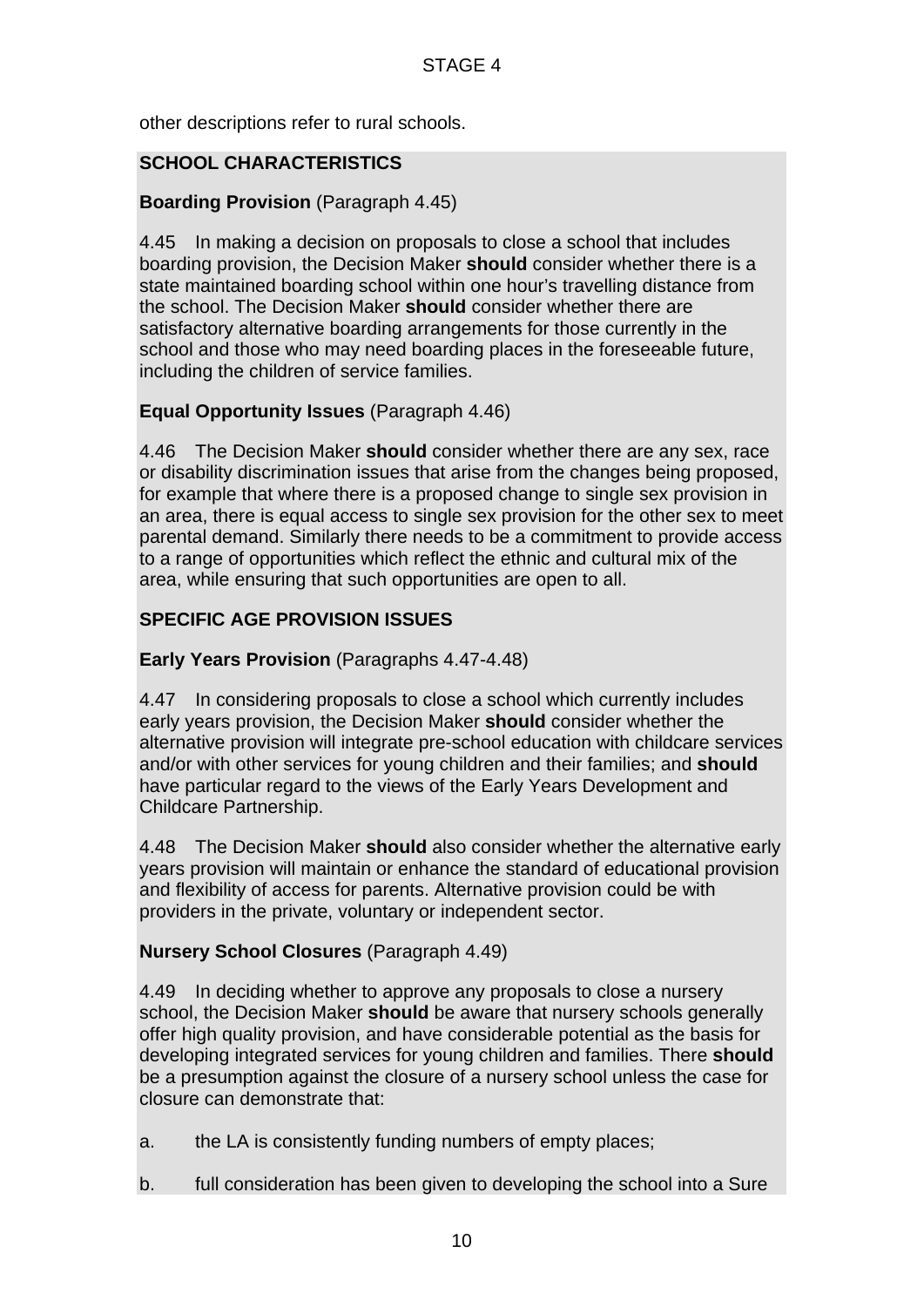Start Children's Centre, and there are clear, justifiable grounds for not doing so, for example: unsuitable accommodation, poor quality provision and low demand for places;

c. plans to develop alternative provision clearly demonstrate that it will be at least as equal in terms of the quantity and quality of early years provision provided by the nursery school with no loss of expertise and specialism; and that

d. replacement provision is more accessible and more convenient for local parents.

## **14-19 Curriculum and Collaboration** (Paragraph 4.50)

4.50 The Government has ambitious plans to increase post-16 participation rates and improve the skills of learners. The foundation for making progress is a transformed, coherent 14-19 phase offering a rich mix of learning opportunities from which young people can choose tailored programmes and gain qualifications appropriate to their aptitudes, needs and aspirations. This will be achieved by better collaboration between local providers, including schools, colleges, training providers and employers. Decision Makers **should** therefore consider what measures are being proposed to ensure that opportunities available to students in this age group are not reduced by the school closure, although the absence of such measures **should not** prevent the closure of a poorly-performing school.

## **16-19 Provision – General** (Paragraphs 4.51-4.53)

4.51 The pattern of 16-19 provision differs across the country. Many different configurations of school and college provision deliver effective 14-19 education and training. An effective 14-19 organisation has a number of key features:

- standards and quality: the provision available **should** be of a high standard – as demonstrated by high levels of achievement and good completion rates;
- progression: there **should** be good progression routes for all learners in the area, so that every young person has a choice of the full range of options within the 14-19 entitlement, with institutions collaborating as necessary to make this offer. All routes **should** make provision for the pastoral, management and learning needs of the 14-19 age group;
- participation: there are high levels of participation in the local area; and,
- learner satisfaction: young people consider that there is provision for their varied needs, aspirations and aptitudes in a range of settings across the area.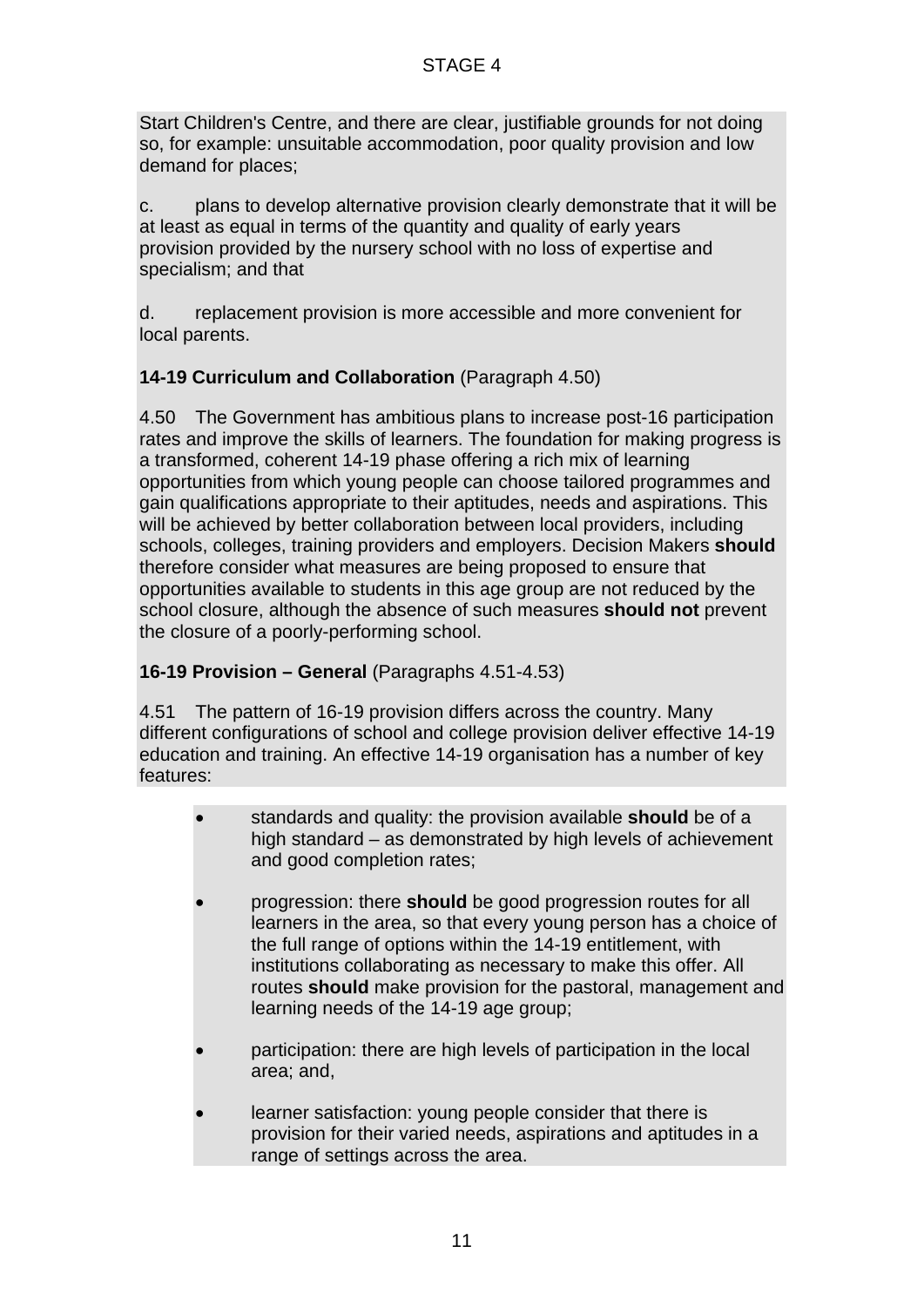4.52 Where standards and participation rates are variable, or where there is little choice, meaning that opportunity at 16 relies on where a young person went to school, the case for reorganisation, or allowing high quality providers to expand, is strong.

4.53 Where standards and participation rates are consistently high, collaboration is strong and learners express satisfaction that they have sufficient choice, the case for a different pattern of provision is less strong. The Decision Maker therefore will need to take account of the pattern of 16-19 provision in the area and the implications of approving new provision.

## **LSC Proposals to Close Inadequate 16-19 Provision** (Paragraph 4.54)

4.54 The Learning and Skills Act 2000 (as amended by the Education Act 2005) gives the LSC<sup>2</sup> powers to propose the closure of  $16-19$  schools judged to require Significant Improvement in two consecutive Ofsted inspections. Where a 16-19 school is proposed for closure in such circumstances there **should** be a presumption to approve the proposals, subject to evidence being provided that the development will have a positive impact on standards.

#### **Conflicting Sixth Form Reorganisation Proposals** (Paragraph 4.55)

4.55 Where the implementation of reorganisation proposals by the LSC conflict with other published proposals put to the Decision Maker for decision, the Decision Maker is prevented (by the School Organisation Proposals by the LSC for England Regulations 2003) from making a decision on the "related" proposals until the Secretary of State has decided the LSC proposals (see paragraphs 4.13 to 4.14 above).

## **SPECIAL EDUCATIONAL NEEDS (SEN) PROVISION**

## **Initial Considerations** (Paragraphs 4.56-4.57)

l

4.56 SEN provision, in the context of School Organisation legislation and this guidance, is provision recognised by the LA as specifically reserved for pupils with special educational needs. When reviewing SEN provision, planning or commissioning alternative types of SEN provision or considering proposals for change, LAs **should** aim for a flexible range of provision and support that can respond to the special educational needs of individual pupils and parental preferences, rather than necessarily establishing broad categories of provision according to special educational need or disability. There are a number of initial considerations for LAs to take account of in relation to proposals for change. They **should** ensure that local proposals:

a. take account of parental preferences for particular styles of provision or education settings;

**<sup>2</sup>** References throughout this document to the LSC only apply up to April 2010. The ASCL Act 2009 will transfer the responsibilities of the LSC in respect of 16-19 education and training to LAs, supported by the Young People's Learning Agency. This guidance will be revised by April 2010 to take account of these changes.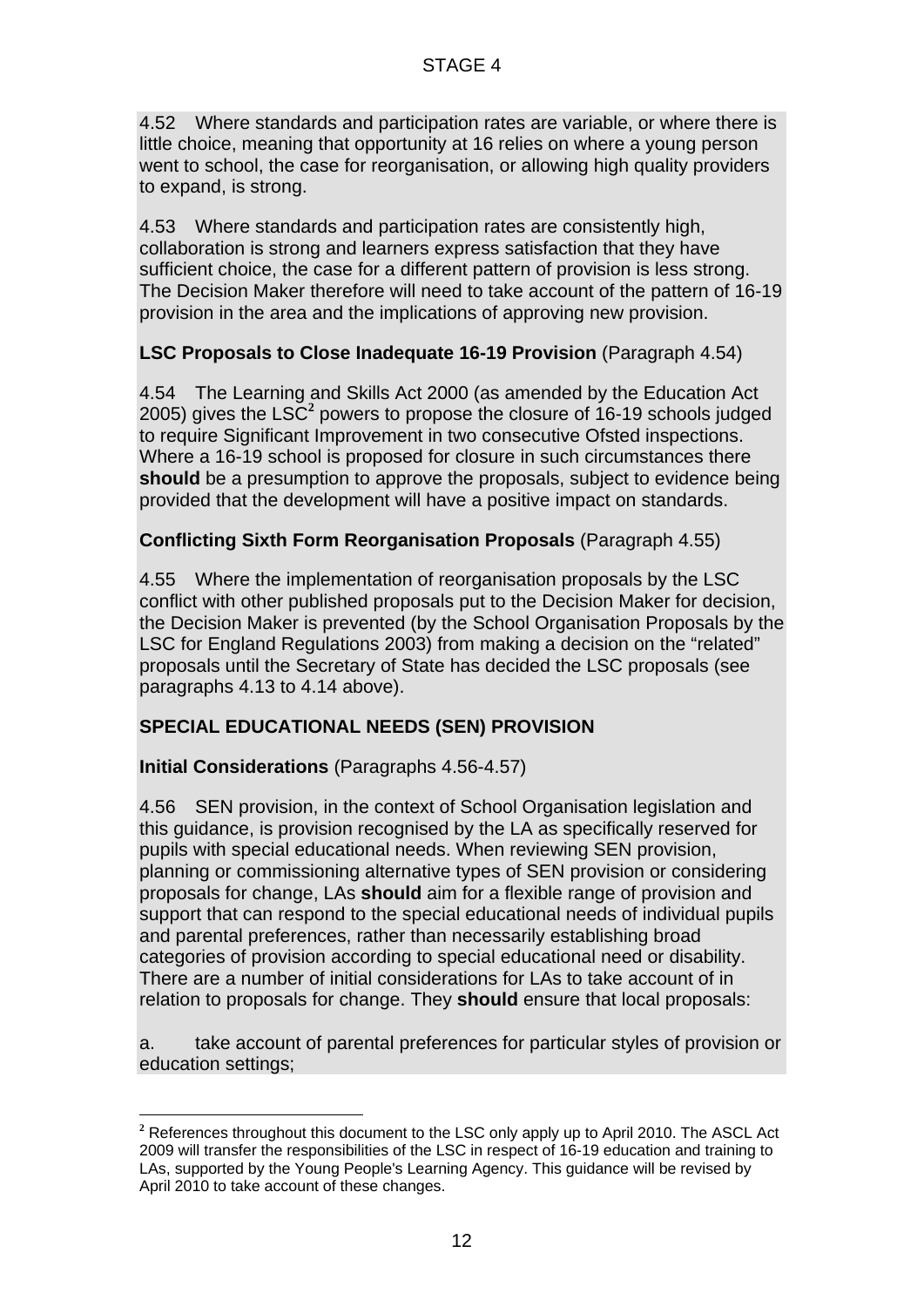b. offer a range of provision to respond to the needs of individual children and young people, taking account of collaborative arrangements (including between special and mainstream), extended school and Children's Centre provision; regional centres (of expertise ) and regional and sub-regional provision; out of LA day and residential special provision;

c. are consistent with the LA's Children and Young People's Plan;

d. take full account of educational considerations, in particular the need to ensure a broad and balanced curriculum, including the National Curriculum, within a learning environment in which children can be healthy and stay safe;

e. support the LA's strategy for making schools and settings more accessible to disabled children and young people and their scheme for promoting equality of opportunity for disabled people;

f. provide access to appropriately trained staff and access to specialist support and advice, so that individual pupils can have the fullest possible opportunities to make progress in their learning and participate in their school and community;

g. ensure appropriate provision for 14-19 year-olds, taking account of the role of local LSC funded institutions and their admissions policies; and

h. ensure that appropriate full-time education will be available to all displaced pupils. Their statements of special educational needs will require amendment and all parental rights **must** be ensured. Other interested partners, such as the Health Authority **should** be involved.

4.57 Taking account of the considerations, as set out above, will provide assurance to local communities, children and parents that any reorganisation of SEN provision in their area is designed to improve on existing arrangements and enable all children to achieve the five Every Child Matters outcomes.

# **The Special Educational Needs Improvement Test** (Paragraph 4.58)

4.58 When considering any reorganisation of provision that would be recognised by the LA as reserved for pupils with special educational needs, including that which might lead to some children being displaced through closures or alterations, LAs, and all other proposers for new schools or new provision, will need to demonstrate to parents, the local community and Decision Makers how the proposed alternative arrangements are likely to lead to improvements in the standard, quality and/or range of educational provision for children with special educational needs. All consultation documents and reorganisation plans that LAs publish and all relevant documentation LAs and other proposers submit to Decision Makers **should** show how the key factors set out in paragraphs 4.59 to 4.62 below have been taken into account by applying the SEN improvement test. Proposals which do not credibly meet these requirements **should not** be approved and Decision Makers **should** take proper account of parental or independent representations which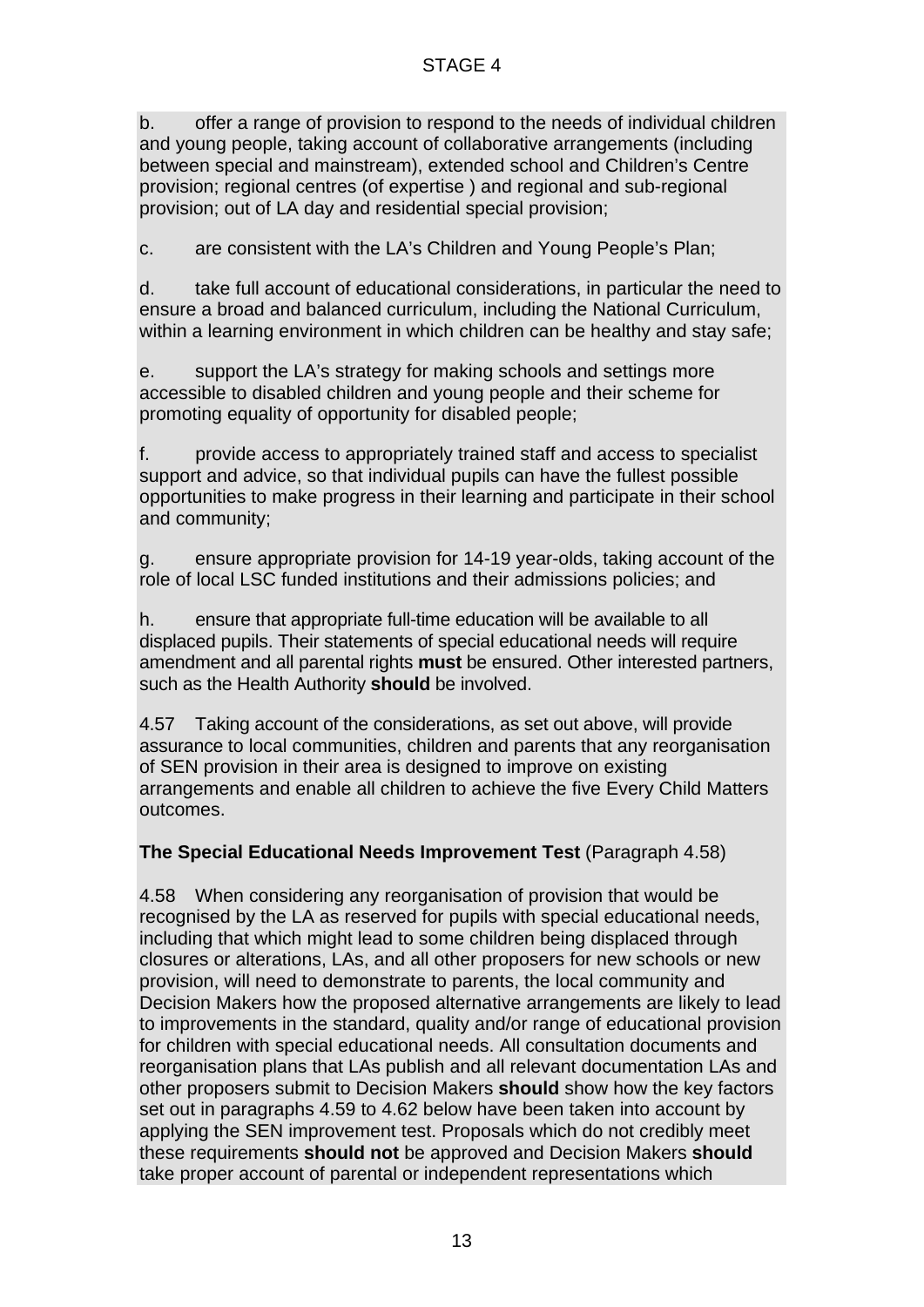question the LA's own assessment in this regard.

**Key Factors** (Paragraphs 4.59-4.62)

4.59 When LAs are planning changes to their existing SEN provision, and in order to meet the requirement to demonstrate likely improvements in provision, they **should**:

a. identify the details of the specific educational benefits that will flow from the proposals in terms of:

- i. improved access to education and associated services including the curriculum, wider school activities, facilities and equipment, with reference to the LA's Accessibility Strategy;
- ii. improved access to specialist staff, both education and other professionals, including any external support and/or outreach services;
- iii. improved access to suitable accommodation; and
- iv. improved supply of suitable places.
- b. LAs **should** also:
	- i. obtain a written statement that offers the opportunity for all providers of existing and proposed provision to set out their views on the changing pattern of provision seeking agreement where possible;
	- ii. clearly state arrangements for alternative provision. A 'hope' or 'intention' to find places elsewhere is not acceptable. Wherever possible, the host or alternative schools **should** confirm in writing that they are willing to receive pupils, and have or will have all the facilities necessary to provide an appropriate curriculum;
	- iii. specify the transport arrangements that will support appropriate access to the premises by reference to the LA's transport policy for SEN and disabled children; and
	- iv. specify how the proposals will be funded and the planned staffing arrangements that will be put in place.

4.60 It is to be noted that any pupils displaced as a result of the closure of a BESD school (difficulties with behavioural, emotional and social development) **should not** be placed long-term or permanently in a Pupil Referral Unit (PRU) if a special school place is what they need. PRUs are intended primarily for pupils who have been excluded, although LAs can and do use PRU provision for pupils out of school for other reasons such as illness and teenage pregnancies. There may of course be pupils who have statements identifying that they have BESD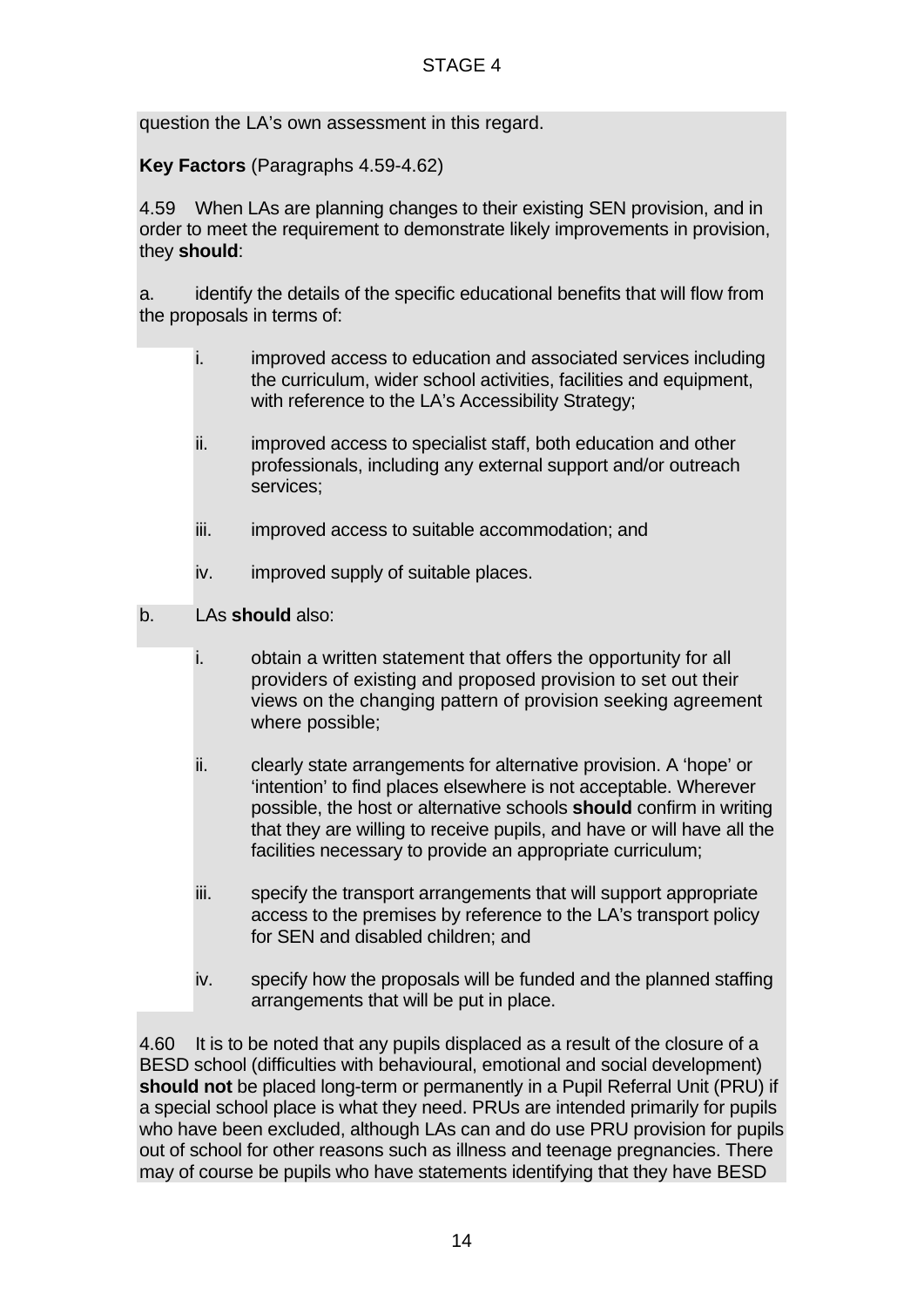who have been placed appropriately in a PRU because they have been excluded; in such cases the statement **must** be amended to name the PRU, but PRUs **should not** be seen as an alternative long-term provision to special schools.

4.61 The requirement to demonstrate improvements and identify the specific educational benefits that flow from proposals for new or altered provision as set out in the key factors are for all those who bring forward proposals for new special schools or for special provision in mainstream schools including governors of foundation schools and foundation special schools. The proposer needs to consider all the factors listed above.

4.62 Decision Makers will need to be satisfied that the evidence with which they are provided shows that LAs and/or other proposers have taken account of the initial considerations and all the key factors in their planning and commissioning in order to meet the requirement to demonstrate that the reorganisation or new provision is likely to result in improvements to SEN provision.

# **OTHER ISSUES**

## **Views of interested parties** (Paragraph 4.63)

4.63 The Decision Maker **should** consider the views of all those affected by the proposals or who have an interest in them including: pupils; families of pupils; staff; other schools and colleges; local residents; diocesan bodies and other providers; LAs; the LSC (where proposals affect 14-19 provision) and the Early Years Development and Childcare Partnership if one exists, or any local partnership or group that exists in place of an EYDCP (where proposals affect early years and/or childcare provision). This includes statutory objections and comments submitted during the representation period. The Decision Maker **should not** simply take account of the numbers of people expressing a particular view when considering representations made on proposals. Instead the Decision Maker **should** give the greatest weight to representations from those stakeholders likely to be most directly affected by the proposals.

## **Types of Decision** (Paragraph 4.64)

4.64 In considering proposals for a school closure, the Decision Maker can decide to:

- reject the proposals;
- approve the proposals;
- approve the proposals with a modification (e.g. the school closure date); or
- approve the proposals subject to them meeting a specific condition (see paragraph 4.65), unless the decision is being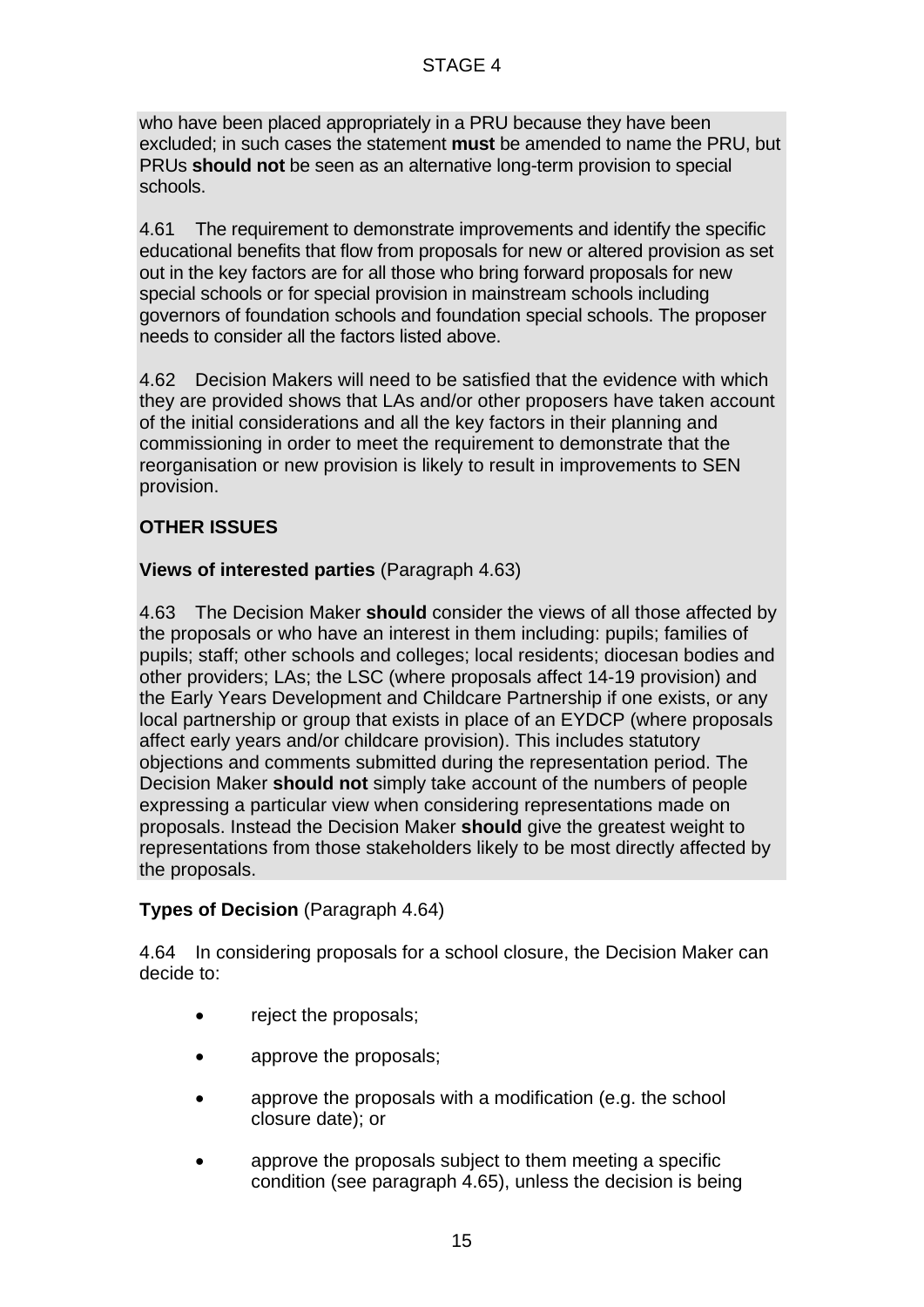made under paragraph 19 of Schedule 2 of the EIA 2006 – see 4.3 above.

## **Conditional Approval** (Paragraphs 4.65-4.66)

4.65 The regulations provide for a conditional approval to be given where the Decision Maker is otherwise satisfied that the proposals can be approved, and approval can automatically follow an outstanding event. Conditional approval can only be granted in the limited circumstances specified in the Regulations i.e. as follows:

a. the making of any agreement under section 482(1) of the 1996 Education Act for the establishment of an Academy, where the proposals in question provide for some or all of the pupils currently at the school which is the subject of the proposals to transfer to the Academy;

b. the agreement of the Secretary of State to the extension or enlargement of an existing Academy;

c. the decision of the Secretary of State to establish a new FE college under section 16 of the Further and Higher Education Act 1992;

d. the agreement to any change to admission arrangements of any other school or schools specified in the approval;

e. where the proposals depend upon conditions being met, by a specified date, for any other school or proposed school, the occurrence of such an event.

4.66 The Decision Maker **must** set a date by which the condition **must** be met but will be able to modify the date if the proposers confirm (preferably before the date expires), that the condition will be met later than originally thought. The condition-to-be-met-by date **must** be before the proposed implementation date of the proposal (which can also be modified if necessary). Therefore care **should** be taken when setting condition-to-bemet-by dates, particularly if proposals are "related" e.g. if a school is proposed to add a sixth form on  $1<sup>st</sup>$  September one year, and enlarge on  $1<sup>st</sup>$  September the following year, and the enlargement requires planning permission, the condition set **must** be met before the addition of a sixth form can be implemented (the earlier proposal), because as "related" proposals, they **should** both have the same decision, which in this case, would have been approval conditional upon planning permission being met. The proposer **should** inform the Decision Maker and the Department (SOCU, DCSF, Mowden Hall, Darlington DL3 9BG or by email to

school.organisation@dcsf.gsi.gov.uk) of the date when a condition is modified or met in order for the Department's records, and those of Edubase to be kept up to date. If a condition is not met by the date specified, the proposals **must** be referred back to the Decision Maker for fresh consideration.